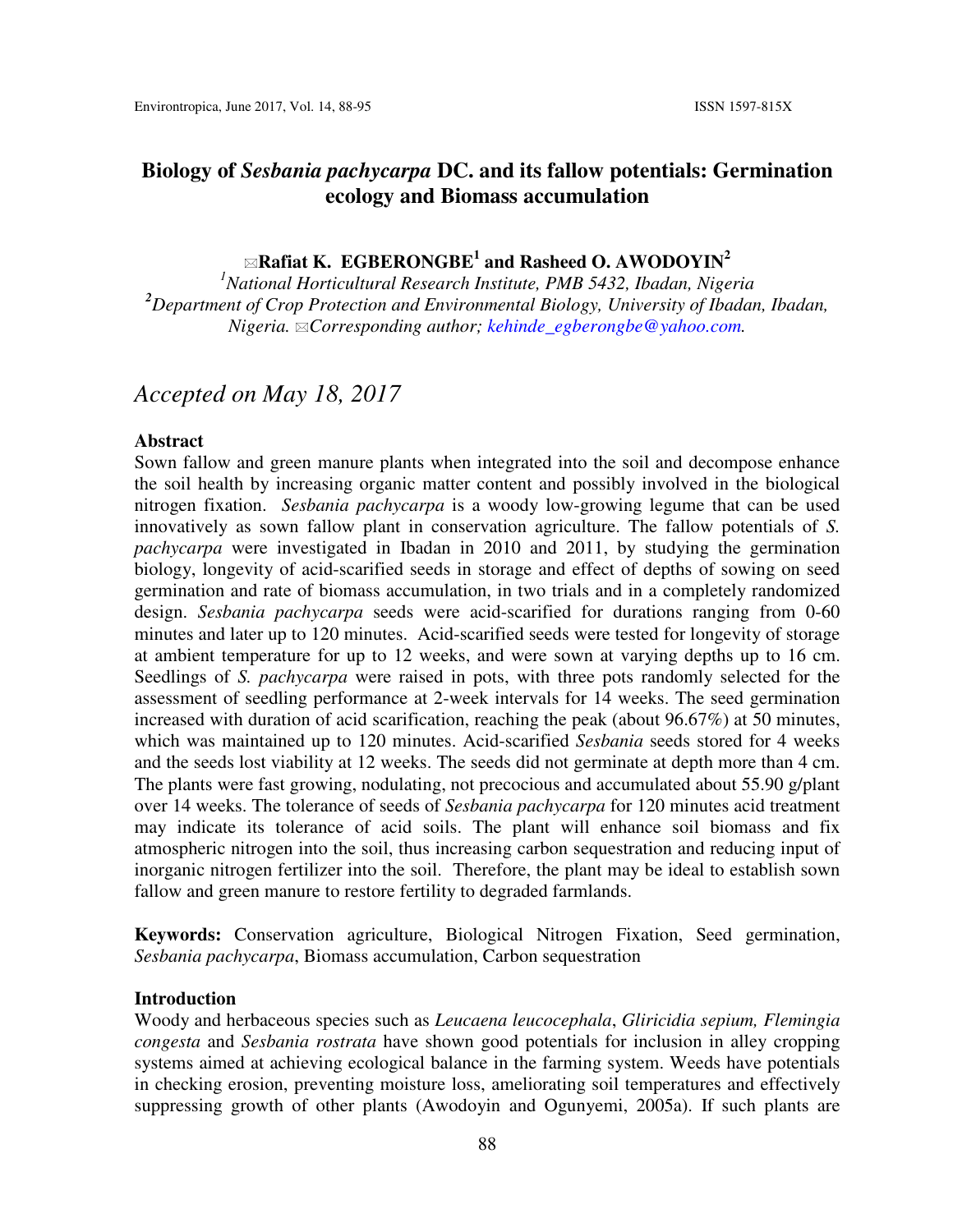nodulating and form effective symbiotic association with *Rhizobium* bacteria, they can replenish the nitrogen content of the soil (Lannetta *et al.*, 2010). The use of green manure crops that have weed-smothering capability would have the additional benefit of adding biomass to soil (Lazzeri and Manici, 2000). This is because the introduction of legumes have been shown to improve fallow system through nutrient cycling, litter fall, biomass input and biological nitrogen fixation (Gathumbi *et al*., 2002).

*Sesbania pachycarpa* is a member of the plant family Fabaceae in the sub-family Faboideae. It is an annual tropical plant with origin traced to Africa. *Sesbania* consists of about 50 species of fast growing trees, perennial shrubs and herbaceous annuals. Thirty three (33) species are found in Africa, 20 of which are in eastern Africa. Tanzania, where 15 of these are found, is considered a major centre of diversity of these species (Otieno, 1987; Lugenja, 1988). The most important use of the plant is in nitrogen fixation as a green manure and the auxiliary uses are as sources of fuel wood, pulpwood and fiber (Evans and Rotar, 1987). The majority of *Sesbania* species are annuals, and some are relatively short-lived perennials. The ability of *Sesbania* species to grow in heavy metal-polluted soils, withstand waterlogging, and tolerate soil salinity, often made it the preferred green manure crops for rice and wheat (Evans and Rotar, 1987)*. Sesbania rostrata*, native to tropical West Africa, is an annual species which bears stem as well as root nodules associated with *Azorhizobium caulinodans,* a specialized fast-growing strain of *Rhizobia* which can fix nitrogen in its free-living form (Somasegaran and Hoben, 1994). A pigment in the root nodules called leghemoglobin, which supplies oxygen to the bacteria is responsible for the colour change. Ibeawuchi *et al*. (2004) reported that nodule weight, nodule numbers and total dry matter are all indices of nitrogen fixation since they have either direct or indirect relationship. *Sesbania pachycarpa* as an upland species may need to be studied for its potentials in conservation agriculture. Therefore, this study was conducted to investigate the improved fallow potentials of *Sesbania pachycarpa* by studying its germination biology and dry matter accumulation.

#### **Materials and methods**

#### *Experimental site and materials*

The studies were conducted in 2010 and 2011. Germination study was carried out in Petri dishes in the Ecology Laboratory, Department of Crop Protection and Environmental Biology, University of Ibadan (CPEB, UI). The seeds used for dormancy verification study were freshly collected from the wild in each year on Ibadan-Iwo-Osogbo  $(7^{\circ}31^{\circ}N; 4^{\circ}10^{\circ}E)$  and Ibadan-Abeokuta (7<sup>o</sup>15`N; 3<sup>o</sup>18`E) transport routes. The seeds of *S. pachycarpa* scarified in tetraoxo sulphate (VI) acid for 50 minutes were used for the duration of storage, depth of sowing and growth studies. Depth of sowing and early growth studies were carried out in pots in the screen house (latitude  $7^{\circ}27^{\circ}N$ ; longitude  $3^{\circ}35^{\circ}E$ ; altitude 218 m above sea level), Department of CPEB, UI. The topsoil used for the pot studies was collected from the crop garden with each pot (20 cm top diameter and 22 cm depth) filled with 4.0 kg (dry weight) of the soil. The soil is slightly acidic (pH=6.2) and belongs to sandy loam textural class.

## *Experimental design and treatments*

## *Germination study on the seeds of Sesbania pachycarpa*

The seeds of *Sesbania pachycarpa* were subjected to acid scarification by steeping in concentrated tetraoxosulphate (VI) acid in a  $250 \text{ cm}^3$  beaker for 0, 5, 10, 15, 20, 30, 40, 50, 60 minutes and later up to 120 minutes. At the end of each test time some seeds were scooped out into a plastic cup with perforated base and placed under running water for five minutes to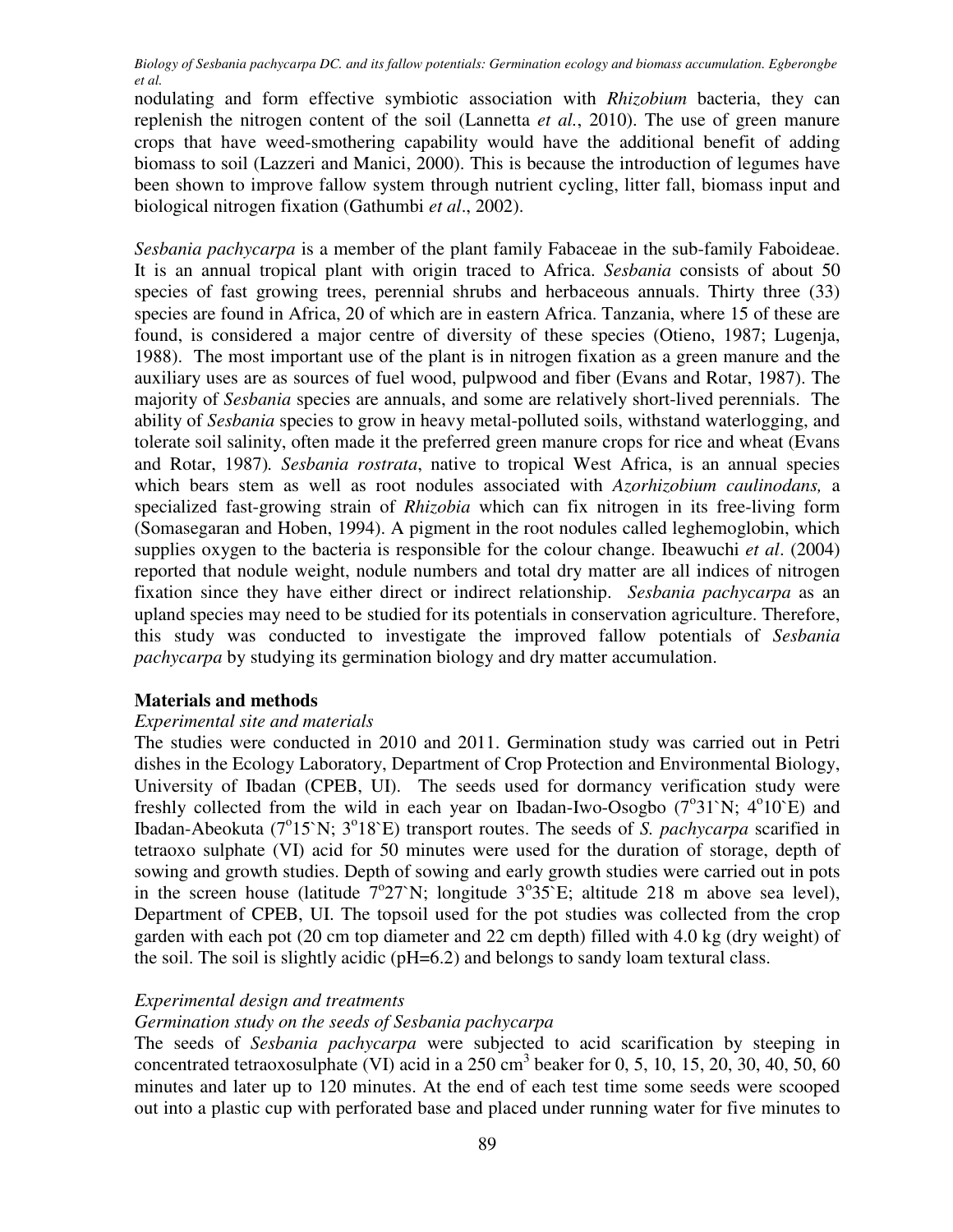wash off the acid. Twenty (20) seeds were counted and placed in a Petri dish (9-cm diameter) lined with Whatman No. 1 filter paper. The treatments were replicated three times in a completely randomized design. The Petri dishes were arranged on laboratory table where they received light averaging  $425.81 \pm 89.53$  Lux during the day for about 13 hrs (Dispart & Coalescent digital lux meter model) and 6.88±1.26 Lux during the night for about 11 hrs. Daily moistening of filter papers was done and germination, taken as protrusion of radicle, was monitored each day for seven days. The study was conducted in two trials. Percentage seed germination was calculated as:

No. of germinated seeds x  $100 \ (\%)$ 

Total no. of seed sown

ANOVA and LSD  $(p = 0.5)$  were used to compare the treatments in each of the two trials.

#### *Longevity of viability of acid-treated seeds of S. pachycarpa*

Seeds of *S. pachycarpa* treated in acid for 50 minutes as above were thoroughly washed, airdried, packed into an air tight container and kept on laboratory table at ambient temperature ( $28\pm2$  °C) for durations 0, 4, 8 and 12 weeks (treatments). At each timeline, 20 seeds were counted and placed in a Petri dish (9-cm diameter) lined with Whatman No. 1 filter paper. The treatments were replicated three times in a completely randomized design. Daily moistening of filter papers was done and germination, taken as protrusion of radicle, was monitored daily. Number of seeds that germinated was recorded as a cumulative number on 3, 6 and 9 days after setting. The study was conducted in two trials. Percentage seed germination was calculated as above. ANOVA and LSD  $(p = 0.5)$  were used to compare the treatments in each of the two trials.

### *Depth of sowing as it affects seed germination*

The study was a pot experiment with five depth treatments, which included 0, 2, 4, 8 and 16 cm. Fifteen pots were filled with soil (4 kg each) collected from the crop garden of the Department of CPEB, UI. The pots were arranged in a completely randomized design with three replicates. With the use of a dribbling stick, four holes were made to the test depths in three (replicates) randomly assigned pots. Five acid-treated seeds were sown in each hole to have 20 seeds per pot. The holes were covered with soil. The pots were adequately watered and excess water drained off from the perforations at the base of each pot. Germination, taken as emergence of shoot, was recorded as a cumulative number on 3, 6 and 9 days after sowing. Percentage germination was calculated as above. ANOVA and LSD ( $p = 0.5$ ) were used to compare the treatments in each of the two trials.

### *Early Growth Study*

It was a completely randomised design study involving 21 pots. Three acid-scarified seeds of *S. pachycarpa* were sown per pot. At two weeks after sowing, the seedlings were thinned to one per pot. At two weeks interval for 14 weeks, three pots were randomly selected for the assessment of growth and dry matter accumulation. At each assessment the height and stem diameter of each plant were taken with meter rule and electronic digital vernier caliper (Powerfix ® model), respectively. Each seedling was lifted out with the ball of earth and lowered in bucket filled with water to loosen the soil and recover nodules on the roots. Each plant was mopped dry, enveloped and oven-dried at 80  $^{\circ}$ C to a constant weight. Each dried plant sample was weighed using a top-loading Metler balance (model P1210) to determine the total dry matter. ANOVA and LSD ( $p = 0.5$ ) were used to compare the treatments in each of the two trials.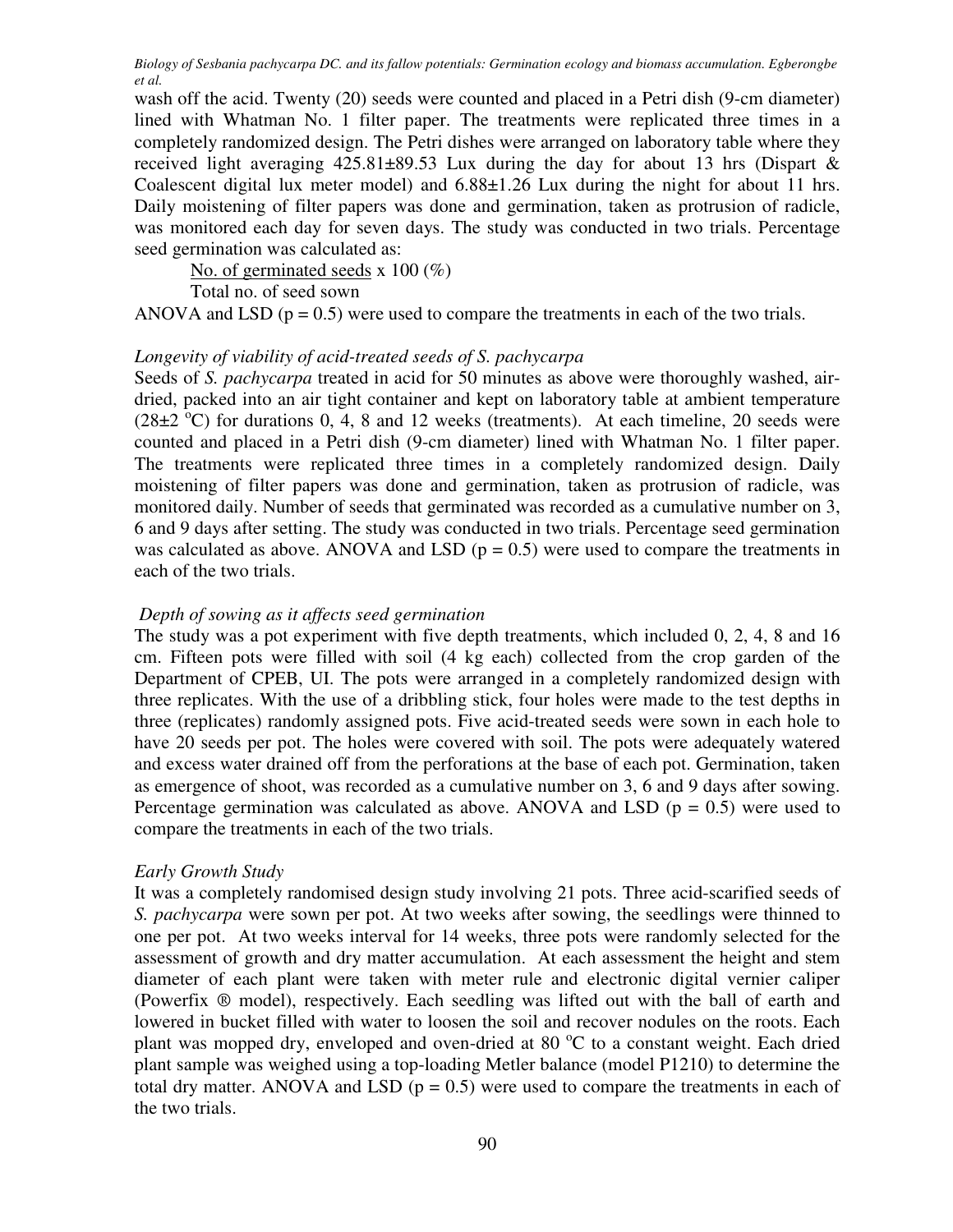## **Results and Discussions**

### *Germination response to acid-scarification*

The seed germination increased with duration of acid scarification, reaching the peak (93.3% - First trial and 100% - Second trial) at 50 minutes (Table 1). However, substantive germination (about 65%) was obtained at 40 minutes duration. The 50 minutes and 60 minutes durations were not significantly different in the two trials but significantly better than other durations (Table 1). The seeds tolerated acid treatment up to 120 minutes with high germination ranging between 70% and 93.3% across the treatments (Table 2). The percentage germination at 50 minutes up to 120 minutes were not significantly different but better than control (Table 2). The seed germination studies showed that there is inherent dormancy in *Sesbania pachycarpa*  seeds, and it is probably associated with impervious seed coat. A seed is dormant if it does not germinate when conditions are favourable for germination and subsequent growth of that species (Das, 2011). Many weed seeds of Cucurbitaceae, Fabaceae, Poaceae and Convolvulaceae are known to exhibit dormancy periods for many years (Das, 2011).

**Table 1. Mean cumulative number of germinated seeds (square root transformed) of**  *Sesbania pachycarpa* **scarified in concentrated tetraoxosulphate (VI) acid (H2SO4) at**  varying duration up to 60 minutes on the 6<sup>th</sup> day after scarification. (Values in **parenthesis are percentage germination).** 

| Duration (Minutes) | <b>Trials</b> |                |  |  |
|--------------------|---------------|----------------|--|--|
|                    | 1             | $\overline{2}$ |  |  |
| $\theta$           | 0.07(0.00)    | 0.07(0.00)     |  |  |
| 5                  | 0.07(0.00)    | 0.07(0.00)     |  |  |
| 10                 | 0.07(0.00)    | 0.07(0.00)     |  |  |
| 15                 | 1.13(10.00)   | 0.07(0.00)     |  |  |
| 20                 | 0.07(0.00)    | 4.53(20.00)    |  |  |
| 30                 | 4.69(23.23)   | 6.36(40.00)    |  |  |
| 40                 | 7.76(60.00)   | 8.39(70.00)    |  |  |
| 50                 | 9.68(93.33)   | 10.02(100.00)  |  |  |
| 60                 | 9.51(90.00)   | 9.67(93.33)    |  |  |
| LSD $(0.05)$       | 0.75          | 0.34           |  |  |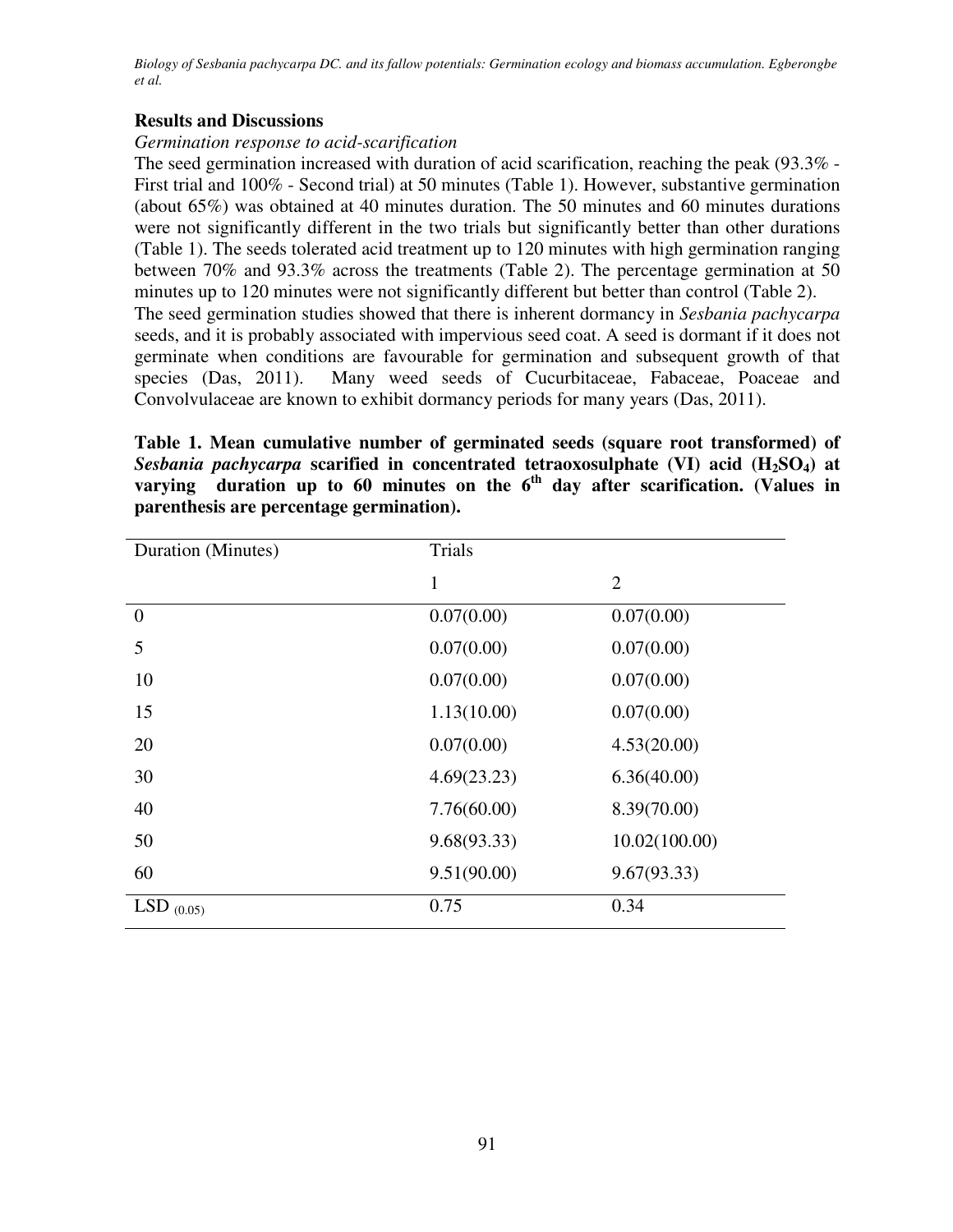**Table 2. Mean cumulative number of germinated seeds (square root transformed) of**  *Sesbania pachycarpa* **scarified in concentrated tetraoxosulphate (VI) acid (H2SO4) at**  varying duration up to120 minutes on the 6<sup>th</sup> day after scarification. (Values in **parenthesis are percentage germination).** 

| Duration (Minutes)    | Trials      |                |  |  |
|-----------------------|-------------|----------------|--|--|
|                       | 1           | $\overline{2}$ |  |  |
| $\overline{0}$        | 0.07(0)     | 0.07(0)        |  |  |
| 50                    | 8.35(70)    | 9.33(86.66)    |  |  |
| 60                    | 9.15(83.33) | 9.67(93.33)    |  |  |
| 70                    | 8.53(73.33) | 9.68(93.33)    |  |  |
| 80                    | 9.33(86.66) | 9.50(90.00)    |  |  |
| 90                    | 9.50(90.00) | 9.50(90.00)    |  |  |
| 100                   | 9.33(86.66) | 9.67(93.33)    |  |  |
| 110                   | 9.33(86.66) | 9.85(96.67)    |  |  |
| 120                   | 9.50(90.00) | 9.32(86.67)    |  |  |
| LSD <sub>(0.05)</sub> | 1.13        | 0.79           |  |  |

Maximum germination was attained within six days of the treatment in the two studies. It has been reported that though all seeds may suffer enforced dormancy as a result of deep seed burial, seed coat impermeabilty is peculiar to legumes as a result of deposition of lignin and suberin (Copeland, 1976; Awodoyin and Ogunyemi, 2003). Extending scarification in acid in this study for longer periods, up to two hours, had no deleterious effect on germinability of *Sesbania pachycarpa* seeds nor vigour of resulting seedlings. Tolerance of long acid treatment was also reported in *Sesbania drummondii* seeds that had improved germination by soaking in acid for up to 4 hours (Easton, 1984). Alaniz and Everitt (1980) obtained 40 - 60% germination in anacua seeds by soaking them in acid for two hours. The result may also suggest that the plant will tolerate acid soils that are peculiar to the tropics.

#### *Longevity of acid-scarified seeds of Sesbania pachycarpa* in storage

The viability of acid-scarified seeds of *S. pachycarpa* significantly declined with increasing duration of storage. The control treatment (seeds sown immediately after acid-scarification) had the highest germination of 90 and 96.67% in the 1<sup>st</sup> and  $2<sup>nd</sup>$  trials respectively (Table 3). The viability had dropped to about 70% at four weeks after acid scarification. The treated seeds had very low percentage germination (about 18%) at eight weeks of storage and lost viability within 12 weeks of acid scarification (Table 3). This may suggest that the impervious seed coat confers longevity on *Sesbania* seeds as they lost viability substantially within 12 weeks of acid-scarification. Lewis (1973) reported that the seeds of legumes can remain viable for a very long time.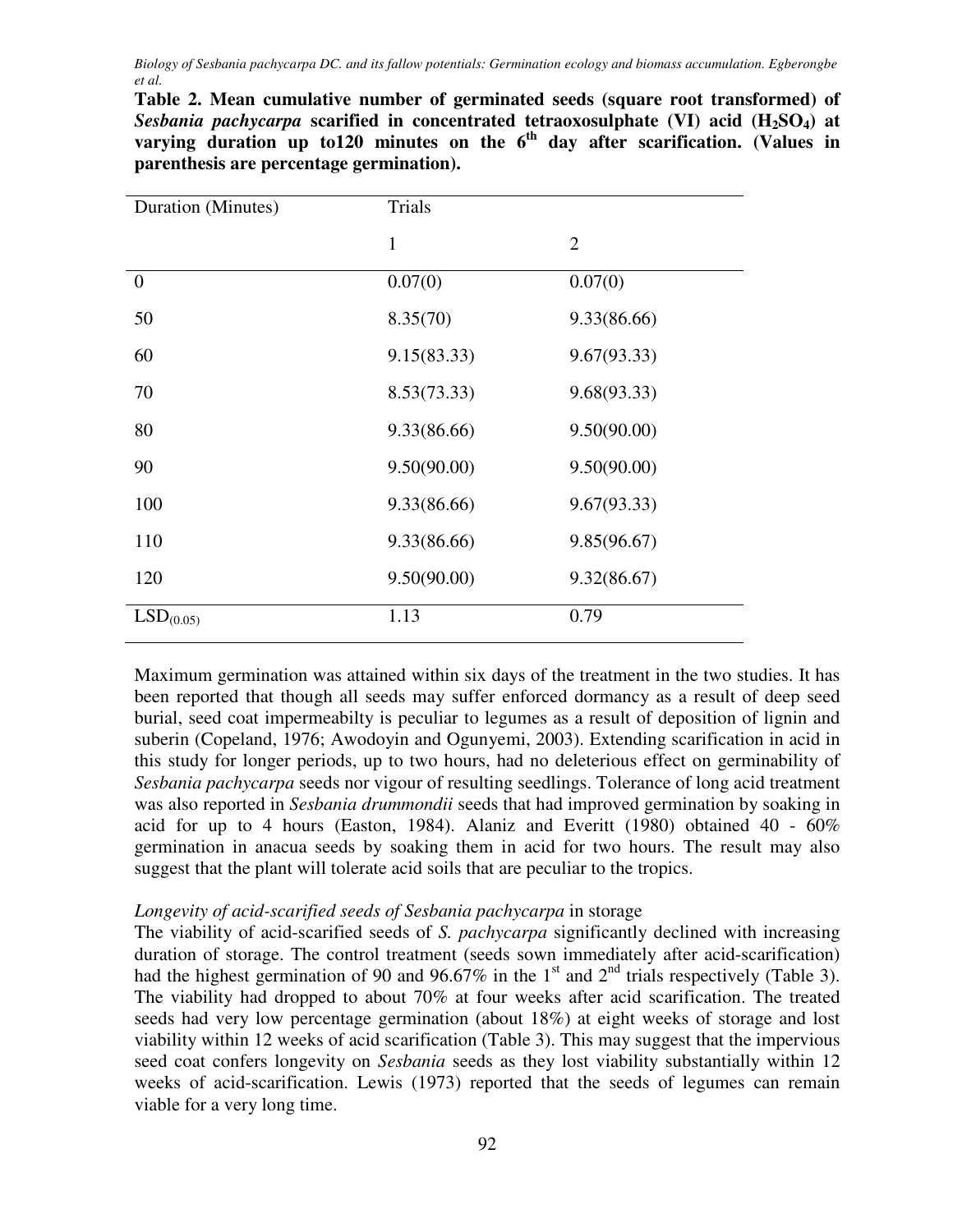|                            | Trials      |             |
|----------------------------|-------------|-------------|
| Weeks after acid treatment |             | 2           |
| $\theta$                   | 9.51(90.00) | 9.85(96.67) |
| $\overline{4}$             | 8.57(73.33) | 8.39(70.00) |
| 8                          | 4.53(20.00) | 4.1(16.66)  |
| 12                         | 0.71(0.00)  | 1.13(3.33)  |
| LSD <sub>(0.05)</sub>      | 1.29        | 1.14        |

**Table 3. Mean germination (Square root transformed) on 6th day of acid-scarified seeds of** *Sesbania pachycarpa* **stored for 4, 8 and 12 weeks. (Values in parenthesis are percentage germination).** 

**Table 4. Mean cumulative germination (square root transformed) of** *Sesbania pachycarpa* **seeds as affected by depth of sowing in a pot experiment in the Screen house (Values in parenthesis are percentage germination)** 

|                       | Trials      |                |
|-----------------------|-------------|----------------|
| Depth of sowing (cm)  |             | $\overline{2}$ |
| $\theta$              | 9.15(83.33) | 9.51(90.00)    |
| $\overline{2}$        | 9.51(90.00) | 9.68(93.33)    |
| 4                     | 8.35(70.00) | 7.78(60.00)    |
| 8                     | 0.07(0.00)  | 3.24(10.00)    |
| 16                    | 0.07(0.00)  | 0.07(0.00)     |
| LSD <sub>(0.05)</sub> | 0.74        | 0.37           |

*Effect of various depth of sowing on seed germination of Sesbania pachycarpa* 

Germination of seeds of *Sesbania pachycarpa* at surface soil and 2-cm depth were not significantly different but significantly higher (about 90%) than germination at other depths (Table 4). Germination was still fairly high (about 65%) at 4-cm depth but dropped significantly (about 0-10%) at depths 8 and 16 cm. The reducing germination with increasing depth may be due to the fact that the oxygen supply is reduced at deeper soil layer and so seeds sown at such depth had reduced oxygen supply which is necessary for germination (Das, 2011). Seeds sown at greater soil depth usually do not germinate and remain dormant until they are brought back to the soil surface (Akobundu, 1987). Also, small weed seeds usually (less than 2 mm), do not usually germinate below 5 cm soil depth (Das, 2011). Awodoyin and Ogunyemi (2003) reported that sickle pod seed germinated at 1-8 cm depth but no emergence at 16 cm depth. There was no additional germination at 6 days after sowing.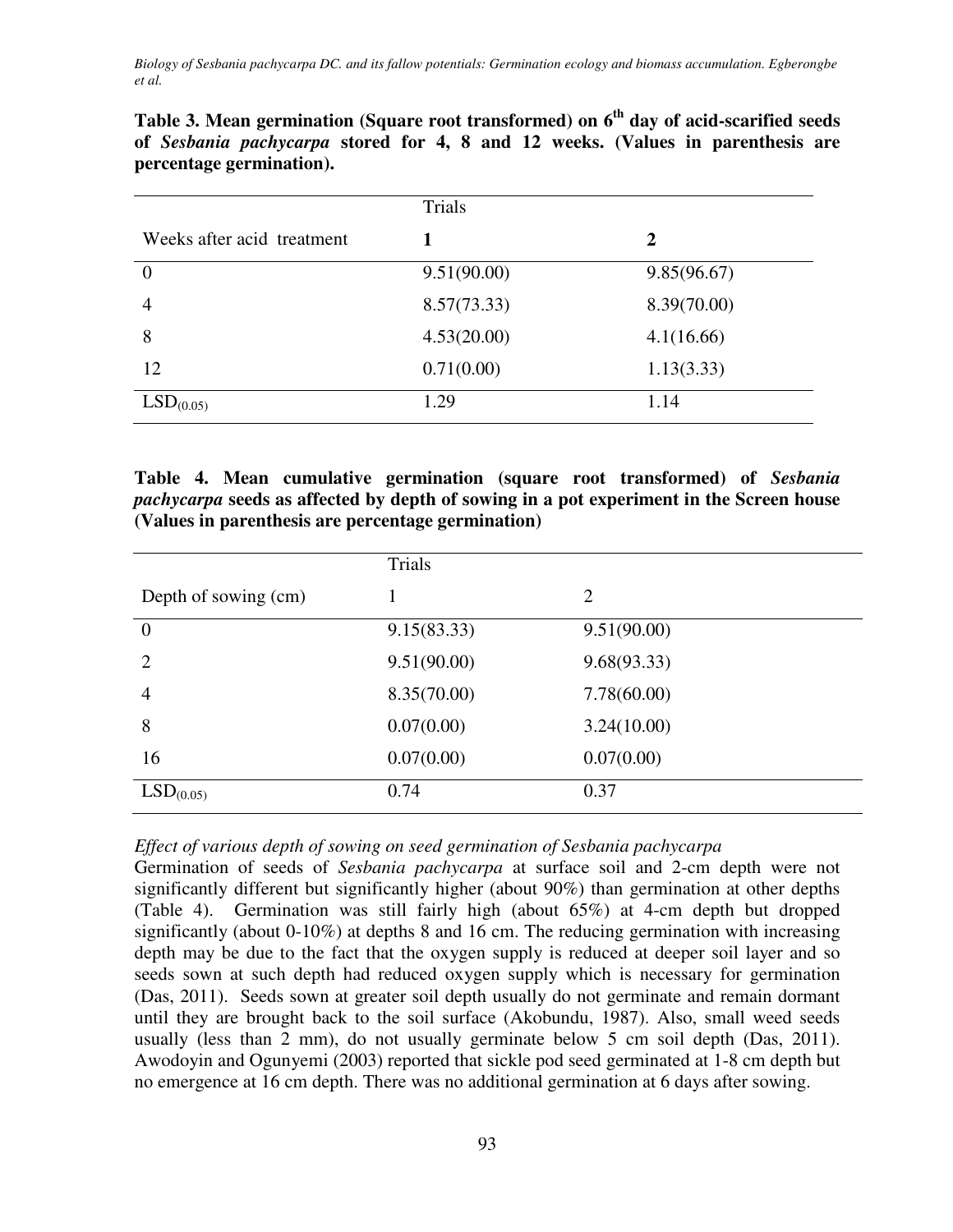### *Early seedling growth*

Within 14 weeks of growth, *Sesbania* seedlings had attained an average height of 169 and 177 cm and stem diameter of 11.23 and 13.20 cm, and had accumulated 52.10 and 59.70 g total biomass during the  $1<sup>st</sup>$  and  $2<sup>nd</sup>$  trial respectively (Table 5). The seedlings were observed to produce nodules from 5 weeks after planting and did not produce flowers and seeds (not precocious) within the 14-week study. The implication of this may be that the plant can be grown for up to 10 weeks for use as green manure or as interplant mulch source. The observed rapid dry matter accumulation in *Sesbania pachycarpa* is peculiar to most tropical green manure legumes. Lathwell (1990) reported that under favourable conditions in the tropics, dry matter accumulation is rapid in legume green manure plants and in a few weeks, large amount of both dry matter and nitrogen are present. Yamoah and Getahun (1989) suggested that *Sesbania* tree and shrub species are promising for alley cropping because they are easy to establish and they grow rapidly, coppice readily and provide high nutrient mulch.

| Age                    | Plant Height |         | <b>Stem Diameter</b> |         | Plant Dry weight |         |
|------------------------|--------------|---------|----------------------|---------|------------------|---------|
| (Weeks After Planting) | (cm/plant)   |         | (cm/plant)           |         | (g/plant)        |         |
|                        | Trial 1      | Trial 2 | Trial 1              | Trial 2 | Trial 1          | Trial 2 |
| 2                      | 20.00        | 19.00   | 0.98                 | 1.38    | 0.33             | 0.37    |
| $\overline{4}$         | 43.00        | 54.00   | 2.40                 | 3.22    | 5.08             | 6.24    |
| 6                      | 62.00        | 72.00   | 3.77                 | 3.90    | 10.30            | 12.11   |
| 8                      | 86.00        | 93.00   | 5.10                 | 5.87    | 21.73            | 24.38   |
| 10                     | 111.00       | 125.00  | 7.68                 | 8.32    | 37.34            | 36.90   |
| 12                     | 132.00       | 140.00  | 9.75                 | 10.54   | 44.10            | 47.05   |
| 14                     | 169.00       | 177.00  | 11.23                | 13.20   | 52.10            | 59.70   |
| $LSD_{(0.05)}$         | 7.98         | 5.69    | 9.34                 | 4.53    | 8.03             | 9.15    |

**Table 5. The growth and biomass accumulation of** *Sesbania pachycarpa* **over 14 weeks in Ibadan, Nigeria.** 

## **Conclusion**

To obtain uniform germination in *Sesbania pachycarpa*, this study has revealed that the seeds must be scarified in Conc.  $H_2SO_4$  for at least 50 minutes. Also, the seeds once acid-scarified should be sown within four weeks and within 2-cm depth to obtain high percentage seed germination. The fast-growing attribute of the plant might have conferred on it superior competitive ability, which is relevant in suppressing weeds. As a result of the rapid biomass production, if the plant is integrated into the soil it will increase the organic matter content, and its nodule production may suggest its atmospheric nitrogen-fixing potential. These will increase the carbon sequestration potential of the soil and reduce input of inorganic nitrogen fertilizer into agriculture, thus reducing nitrogen-pollution of ground and surface waters; and reducing the release of nitrous oxide (a greenhouse gas) into the atmosphere. These will contribute to the mitigation of global warming. Since the plant is not precocious, it can be